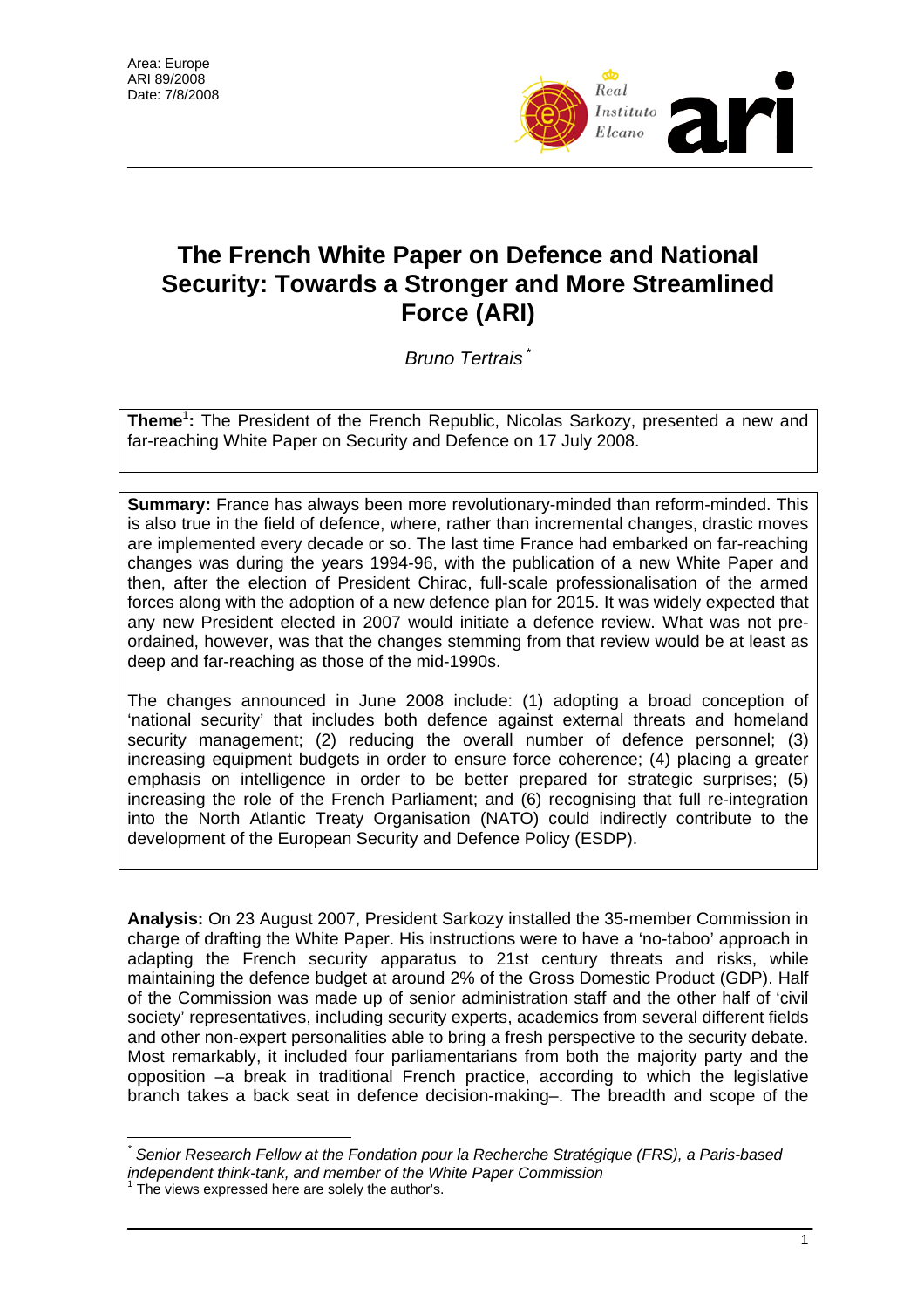

Commission's work was in no small part due to the personality of its Chairman, Jean-Claude Mallet, a high-level, non-partisan and hard-working civil servant with wide experience of the defence and security bureaucracy. Mallet had been the key drafter of the previous *White Paper* (1993-94) and headed a 20-person team devoted exclusively to the Commission's work.

When the Commission began its work, there were, broadly speaking, two possible conceptions of what a White Paper could be. One was a short, political document affirming the main principles upon which national security organisation, structures and procedures should be devised. The other was a much longer and in-depth document suggesting specific and detailed changes. This second school of thought won the day.

While the Commission was independent, it had to ensure that its proposals would be adopted and implemented by the French political authorities. This was made possible by resorting to an interactive process: there were several meetings between the Commission and the Elysée, and at each point in the process the President was asked for guidance, or choice between several options. This ensured that at the end of the day he was easily able to make the White Paper his own.

The Commission met every week for a session of at least three hours, with additional sessions in smaller formats as required, as well as several day-long brainstorming 'seminars', from September 2007 to June 2008. It started its work by auditing the system and listening to testimonies and personal experiences. Among the military, the voices that were heard by the Commission ranged from privates in the field to five-star generals. This first part of the process was a novelty for France, where key political decisions, in particular in this field, are often taken under a veil of secrecy. No less than 52 public hearings were conducted, to which should be added more informal meetings in smaller formats. A website for public discussion of some of the main issues received more than 250,000 visits.

The next phase was conducted in working groups, which included staff from relevant departments, including various ministries and intelligence services.

As early as December 2007, two decisions were announced by the Elysée. One was to merge two presidential-level institutions, the Defence Council and the more recent Domestic Security Council, into a single body –an idea that had been around for several months already but to which the Commission wholeheartedly subscribed to–. The other decision, which resulted directly from the Commission's work, was to approve a new hierarchy of defence roles and missions: (1) knowledge and anticipation; (2) prevention; (3) nuclear deterrence; (4) protection; and (5) intervention. This replaced 'deterrence, prevention, projection, protection', which had been the organising principles of France's defence doctrine since 1996.

The issue of the place and role of nuclear deterrence, which takes up about 20% of the French defence equipment budget, was tackled fairly early on. It was decided by the Commission that continuity should prevail, with minor adjustments in doctrine and force posture. President Sarkozy made a major speech about nuclear deterrence on 21 March 2008. After the working groups completed their initial reports, two parallel processes began. One was the review by the Commission of these reports. Another was the study of 'scenarios', or crisis situations, that the French security apparatus should be able to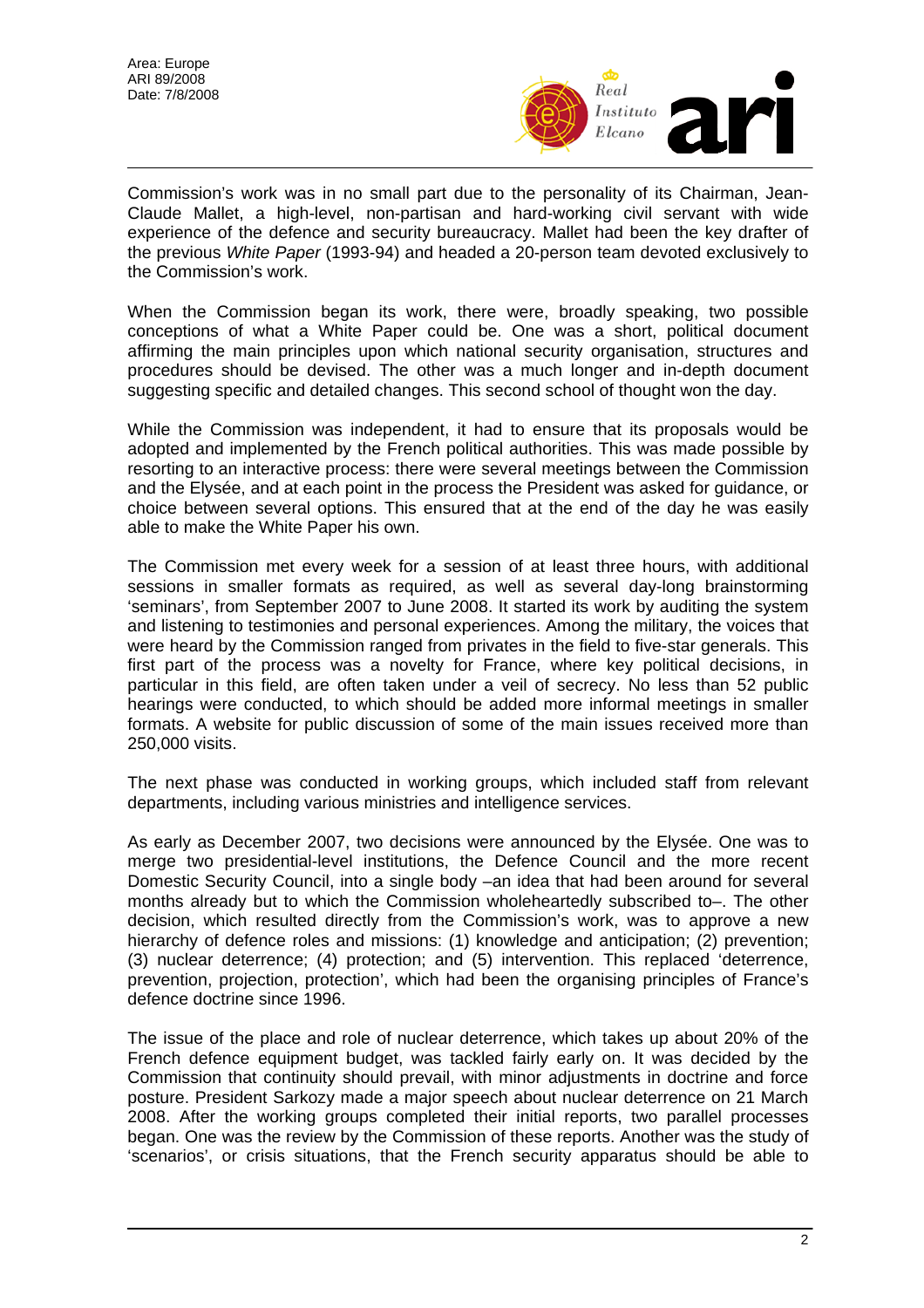$\overline{a}$ 



confront, in order to list specific capabilities that were needed and to identify shortcomings.

In the early spring, the confrontation of capabilities and budgets began in earnest. There were heated debates pitting the Directorate of the Budget –in charge of the coherence of State public spending and the balance (to the extent possible) of the State's income and expenditure– against the Joint Staff of the Ministry of Defence –whose task is preparing the draft military programme laws, or five-year defence procurement plans–. To be sure, the presidential commitment to keeping the defence budget at 'around 2% of GDP' left ample scope for manoeuvre –especially since there are many different ways to interpret what the budget actually is- $^2$  At the end of the day, however, there was a strong majority view that the defence budget had to be exempted from the overall cuts in the national budget –especially as the overall size of defence personnel was to be reduced–. The cuts made reflected both the Commission's work and a parallel process called *Revue Générale des Politiques Publiques* (RGPP) or General Review of Public Policies, which affected all government departments with a view to rationalising government spending. There was an interaction between the two processes, which were, so to say, 'separate but not separable'.

*The Outcome of the Process: A New White Paper on Security and Defence for France*  The White Paper was published on 13 June 2008 –a 336-page volume, with a companion document which included the text of all public hearings conducted by the Commission (*http://www.defense.gouv.fr/livre\_blanc*)–. It begins with a new analysis of the current and foreseeable strategic context. It recognises that this context has seen positive changes since 1994, such as a growing proportion of democracies in the world and a downward trend in the number of major armed conflicts. However, it foresees a more complex environment, where risks and threats are more diverse and where the distinctions between external and internal security, as well as between intentional and non-intentional catastrophes, might become increasingly blurred (for instance, coping with a major health crisis might often require the same kind of means regardless of whether it results from a global pandemic or from a bio-terrorist attack). It also acknowledges that major armed conflicts in the Middle East or in Asia might occur during the time period which the White Paper takes as its horizon. Most importantly, it requires that the possibility of 'strategic surprises' be considered a key feature of the international environment. It recognises that jihadism and the effects of proliferation will continue to affect the security of Europe.

For 2025, the White Paper foresees a world still largely dominated by the US but where Asian powers will have grown in importance and where regional conflicts might occur without much warning and might be difficult to control. It considers that the world's security, and thus Europe's, could be dramatically affected by changes and possibly conflicts in that part of the world. Nevertheless, the priority for prevention and intervention is given to an area ranging from the Western Atlantic to Southern Asia ('from Dakar to Peshawar') –given that most of the immediate security challenges for France might originate in that part of the world–.

 $2$  Key issues in the French context include whether or not to include pensions, and whether or not to include all costs related with the *Gendarmerie Nationale* (which despite its military status mostly plays a role similar to that of the police –a justification for its transfer to the Interior Ministry, which had been decided in 2006–).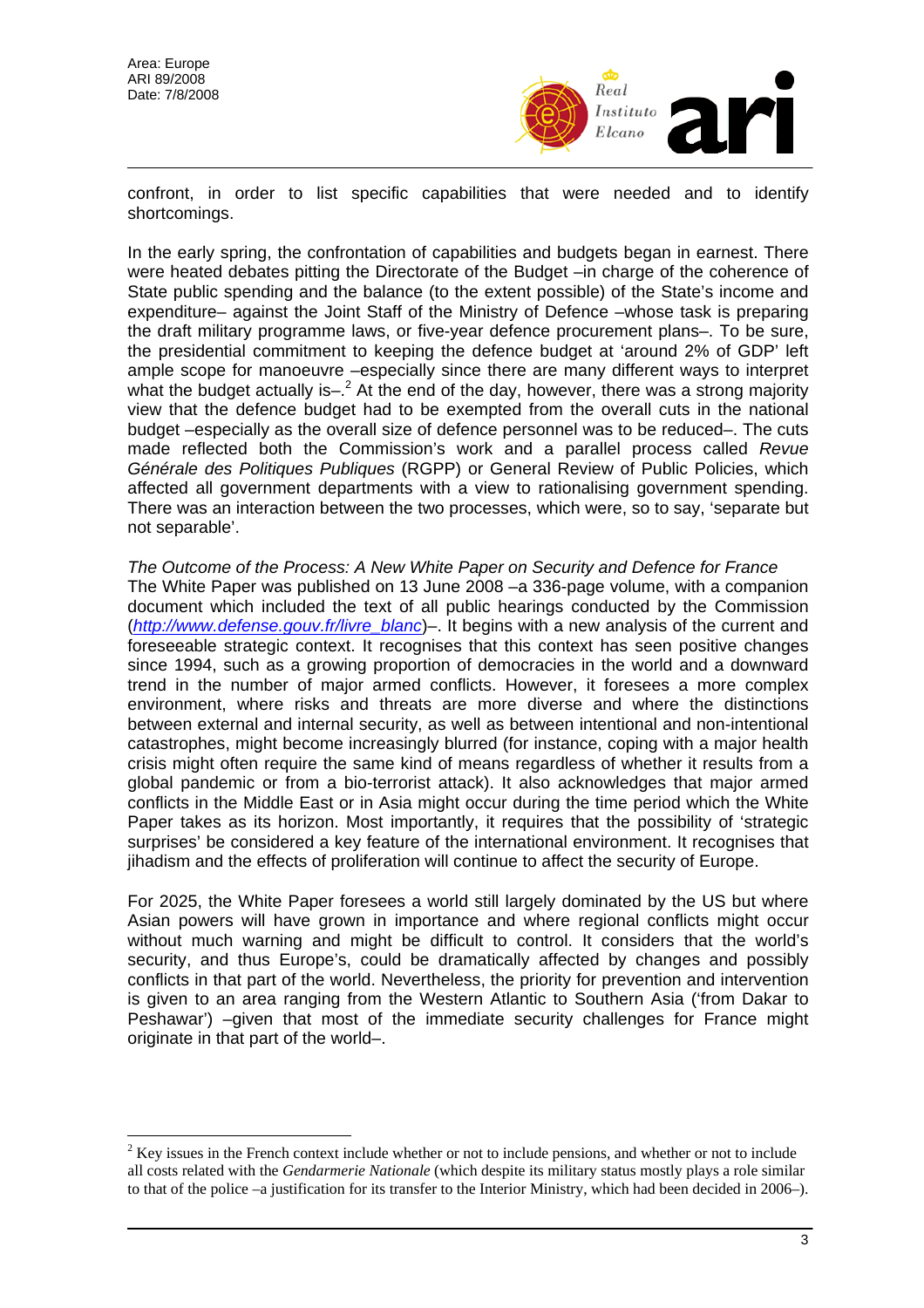

As stated, the White Paper gives priority to 'knowledge and anticipation', logically concluding that a more unpredictable world requires an additional investment in intelligence. A new National Intelligence Council (*Conseil National du Renseignement*), chaired by the President himself, is meant to ensure better co-ordination between the various services. A new position of National Intelligence Coordinator (*Coordonnateur National du Renseignement*) is also created. The budget for space-based intelligence capabilities is to be doubled.

The 'prevention' strategy rests in no small part on the presence of French security forces outside the metropolitan territory. These are to be deeply restructured. In overseas departments and territories, a number of military forces are to be replaced by *Gendarmerie* and police capabilities with the notable exception of French Guiana, due to its strategic importance as the main European space launch platform. The permanent French presence in countries with which Paris has defence agreements is to be revamped, in line with President Sarkozy's new policy of reviewing all security commitments towards Africa. Only two permanent bases will remain in Africa, one on each seaboard, while another is to be set up in the United Arab Emirates.

'Deterrence', which has to be understood here as 'nuclear deterrence', remains a key pillar of French security strategy, especially in light of the growing nuclear and ballistic capabilities in Asia and the Middle East. Modernisation plans were not affected by the White Paper. The air-leg base of the French dyad was reduced by a third, a change made possible by the improved capabilities of the weapon systems (the *Air-Sol Moyenne Portée Amélioré* missile and the *Rafale* aircraft), which will enter service starting in 2009. Paris increasingly acknowledges that its 'vital' interests are indistinguishable from those of its European partners.

The 'protection' part of the new strategy requires improving the 'resilience' of the State and society to security shocks, through better crisis management instruments and the revamping of structures and procedures, notably at the local level. A total of 10,000 military personnel are to be earmarked for the protection of the national territory and approaches. It was decided to support the creation of an early warning system to allow the detection of missile launches and trajectories, to be fully set up by 2020. Capabilities in the field of cyber-warfare and bio-defence are also to be strengthened. Most importantly, the 1959 ordinance, which for the past 40 years was the key text laying the rules and procedures for the protection of French territory, is to be replaced by new texts which will recognise an overall conception of 'national security' comprised of defence, part of the homeland security policy and other public policies (such as diplomacy) which contribute to that objective.

'Intervention' now appears last in the hierarchy of French defence roles and missions, but the White Paper's decisions will actually improve France's ability to project forces through better organisation, equipment and mobility. It was judged that most French operations in the future would take place in a multi-national context. Also, the risk of a major conflict in Europe was judged to be very low for the coming 15 years. For these reasons it was determined that the main projection goal was to be 30,000 Army personnel deployed in one theatre in six months and for up to a year, along with 70 combat aircraft able to conduct 100 sorties a day. If fully generated, the 30,000-strong Army contingent would be slightly bigger than a NATO-type division, and would comprise combat and support troops on a 50/50 basis (the Army is currently unable to deploy more than around 26,000 troops outside French metropolitan territory without seriously affecting its normal functioning).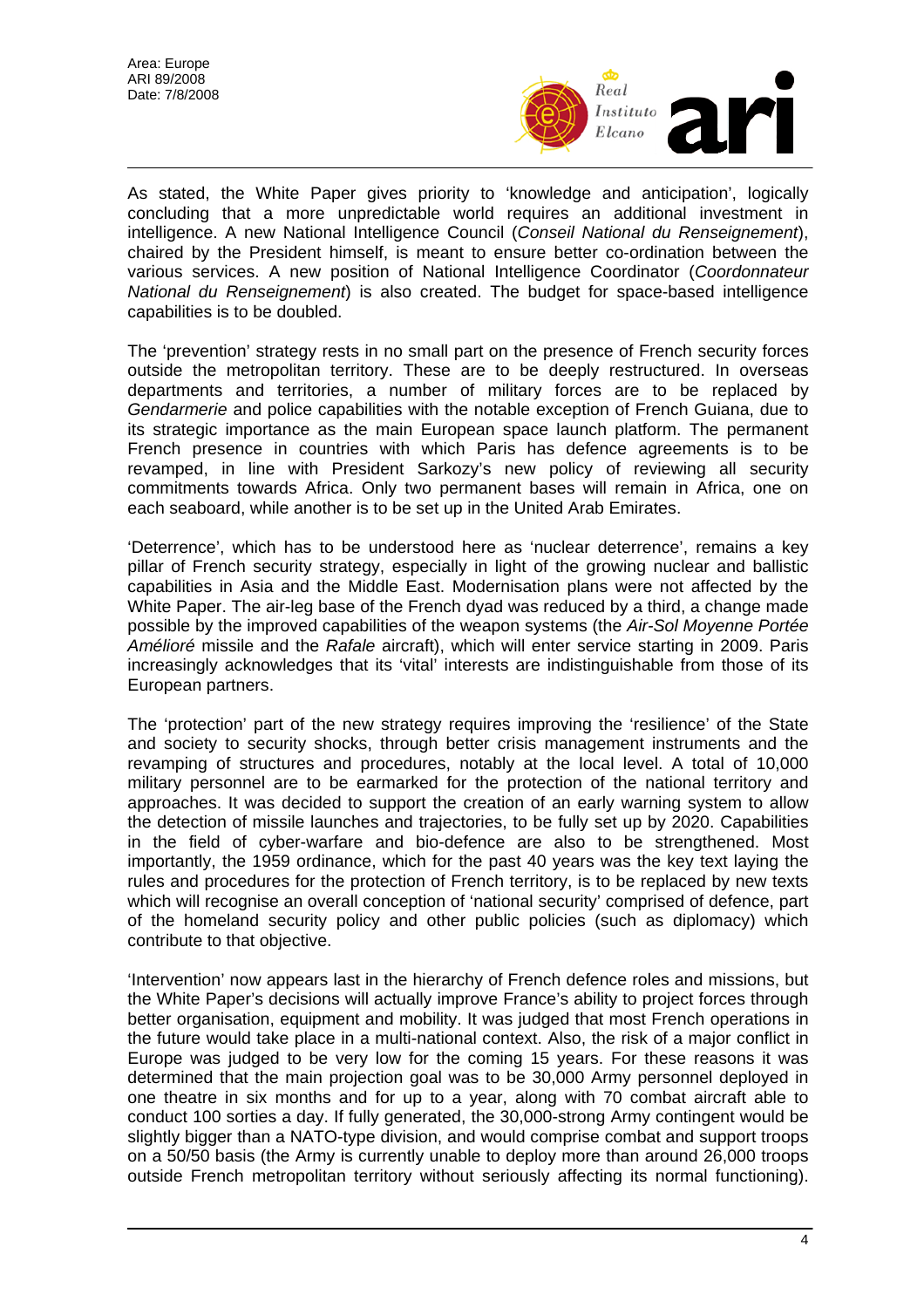

The armed forces are required to maintain, in parallel, 5,000 Army troops and 10 combat aircraft for a smaller but time-urgent contingency, for instance the evacuation of French nationals, the defence of an allied country or a retaliatory action after an act of aggression. This is in addition to the 10,000 Army personnel required for a possible contingency on national territory. The Navy is to be able to deploy one carrier task force when available, and will maintain six nuclear-powered attack submarines as well as 18 front-line frigates and four amphibious command and projection vessels (instead of two today) equipped with 10 helicopters. The decision on whether or not to launch the construction of a second aircraft carrier –which would have 'sucked out' much of the Navy's investment budget– was deferred until 2011. As a consequence, France can only operate a carrier battle group 65% of the time on average. However, as stated, this is to be judged in light of the fact that most operations now take place with the participation of European or NATO allies. Strategic and theatre mobility are to be improved. Precise political criteria for the involvement of armed forces abroad were adopted, and Parliament will have to approve any operation lasting more than four months, except in case of extraordinary circumstances.

The re-organisation of defence personnel amounts to adopting the 1998 British reform motto of 'Front Line First'. The reduction of 54,000 civilian and military personnel from the Defence Ministry and increased outsourcing will result in inverting the 'back office/front office' ratio of defence personnel from about 60/40 to 40/60. Around two-thirds of these cuts result from the decisions of the General Review of Public Policies (RGPP), while onethird results from the White Paper decisions. The 54,000 personnel include 46,500 in the armed forces and 7,500 (civilian and military) in the Defence Ministry's services. The process will take about eight years, and will be achieved largely through the nonreplacement of personnel who retire or finish their contracts. In parallel, the number of military installations is to be drastically reduced, and a massive consolidation plan will take the number of such installations from 300 to around 80 to achieve the RGPP's goals. The Air Force will lose 25% of its personnel, the Army 17% and the Navy 11%. The number of Air Force online combat aircraft will be reduced from 360 to 270. Of these 270, around 160 are earmarked for operations outside national territory. The Army's total operational force level is fixed at 88,000 soldiers. Other reorganisation decisions include regrouping all combat aircraft (Air Force and Navy) in a single pool of 300 aircraft to be managed by the Air Force. These decisions have not always been applauded by the armed forces, but there is little doubt that they will embrace change as long as it means better-equipped forces. The real domestic challenges will come from the regions and cities affected by base closures.

The defence budget for 2008 is €36.8 billion. It will remain stable in real terms from 2009 until 2012 and will then grow in real terms by 1% a year. The 'institutional compromise' made within the government is that savings made by personnel reductions and force reorganisation will be 'given back' to the defence budget. The yearly budgetary outlay available for force modernisation will thus increase by nearly 20%: from €15.5 billion on average in the past few years it will reach €18 billion on average during 2009-20.

The White Paper recognised that full membership in all NATO military institutions would be coherent both with the reality of French commitments since the early 1990s and with the fact that there is today, due to the successive enlargement of both institutions, a very high degree of 'congruence' in memberships of the EU and NATO (21 countries are now members of both). The Commission stated ambitious goals for the EU, including an overall 60,000-strong intervention capability. Full membership of NATO foresees the